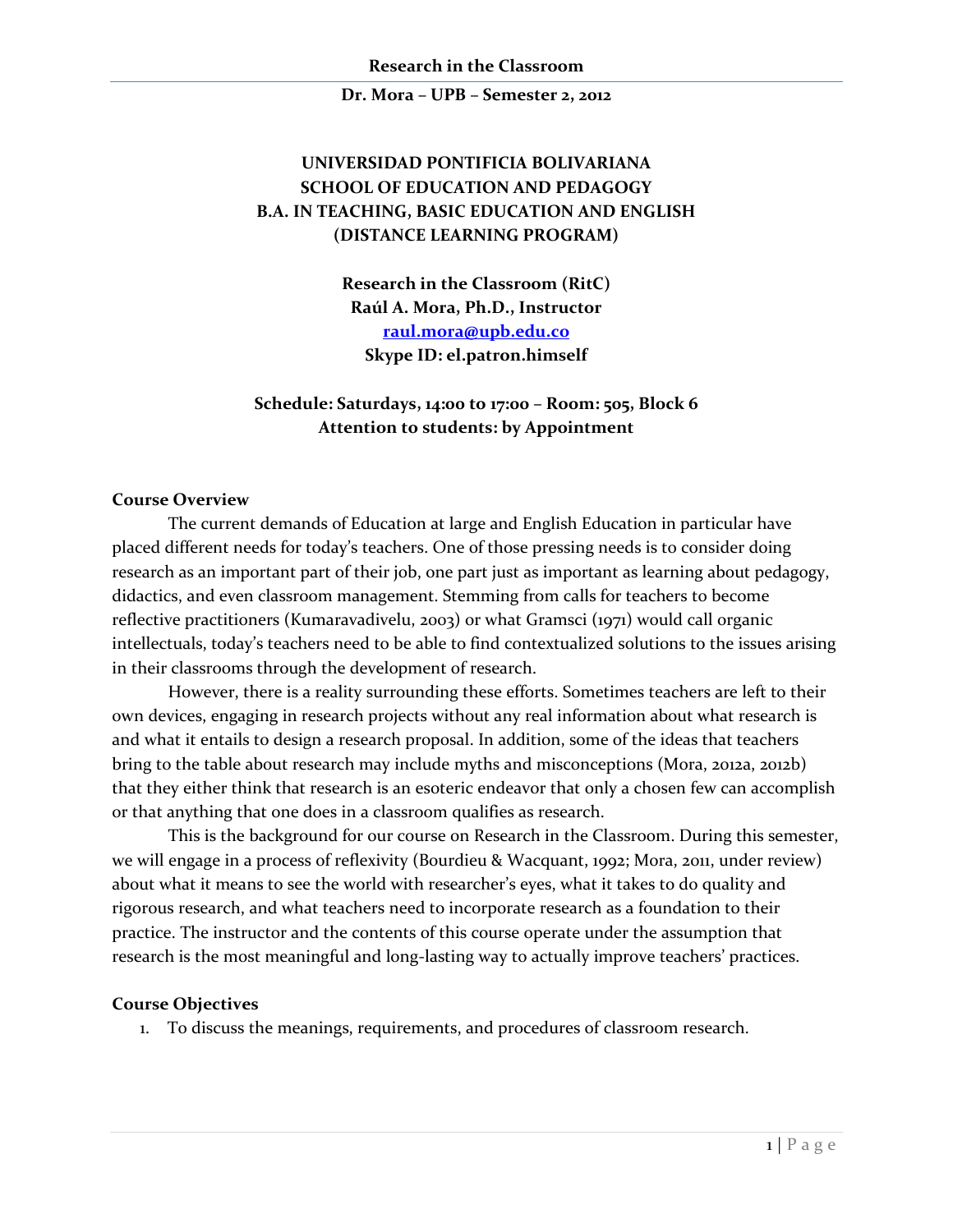2. To gather a basic toolkit (conceptual and practical) to engage in research projects for graduation requirements and regular practice in schools.

## **Course Topics**

This course comprises five modules, each of them combining readings from top scholars in the field of research with discussions about the ongoing trends in research in ELT:

**Module 1: Introduction to Research –** This module will introduce some basic concepts to start the course. The module will feature discussions about the meaning of research and the differences between qualitative and quantitative research.

**Module 2: A Summary Of Research Approaches –** While pretending to cover all the existing research approaches within the qualitative paradigm is beyond the scope of this course, we will devote time to discuss three well-known (albeit misinterpreted) approaches: Action Research, Case Study Research, and Narrative Inquiry.

**Module 3: Elements Of A Research Proposal –** Stemming from the metaphor of "building a plane you can fly and land" (Mora, 2012b), we will briefly discuss the different sections of a research proposal and how to write them effectively.

**Module 4: Data Collection and Analysis –** In this six-week module, we will cover the basics of doing field work and analyzing one's data. The sessions will include both discussions from conceptual readings and practical workshops for students to learn by doing.

**Module 5: Issues and Trends In Research –** In this final module of the course, we will discuss some topics related to other important aspects of research. We will talk about ethical considerations and publication as two features good researchers must keep in mind. Also, we are in the process of scheduling a panel with research groups from different higher education institutions in Medellín to talk about their research and what it means to do collaborative research.

#### **Assignments**

The course will feature a series of conceptual and practical assignments related to research and a capstone project.

**Statement of research.** You will write a 1-2-page statement where you will define what research means to them, why it is important to conduct research in our classrooms, and what kind of research approaches you may consider as the basis of your future research proposals (20%) of the grade).

**Data collection practicum and reflective paper.** The best way to hone your skills as a researcher is by going directly into the field. You will conduct either a short observation or an interview. You will design the instrument, conduct the field work, and write a brief reflective piece (2-3 pages) about the different issues, problems, and achievements you encountered during the process. (20% of the grade). NOTE: I will provide you with an umbrella consent form to carry out this assignment.

**Critical literature review.** An important element of research is the recognition of what is available in the literature. Sometimes you may not even need to conduct field work to find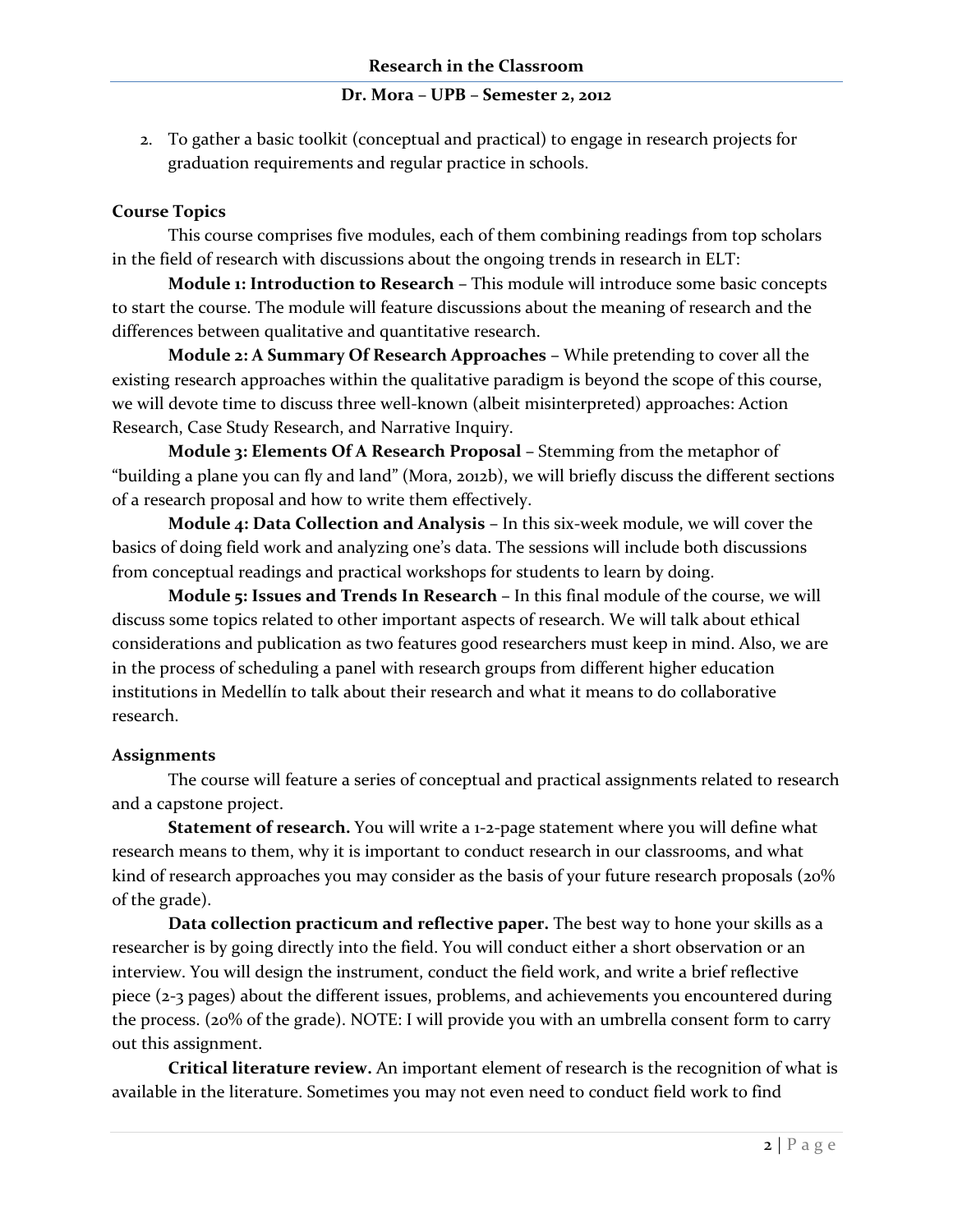solutions to classroom-based phenomena; through a thorough review of the literature, sometimes teachers can find good answers to their classroom inquiries. The capstone project for this course consists in writing a critical literature review (Mora, 2004) in which you will tackle a specific issue in today's classrooms and you will address a potential solution through the literature. You will work on this project throughout the semester, including a presentation of your findings in the last two weeks of class (40% of the grade).

**Presentation of CLR.** In addition to writing a paper, you have to present your findings and address questions from a panel in the last two weeks of class. I will give you details about the presentation in the second half of the course (10% of the grade).

**Forums.** Given that this is a on-site seminar with virtual support, having forums for discussion is an important part of our work. During different times of the semester, you will find discussion topics on Moodle. You are supposed to access Moodle and respond at least twice, once to the general question and once to one of your classmates (I encourage you to respond several times and engage in discussions with other classmates). I will read the forums on Friday afternoon and will make sure to address the most heated topics in our discussions. (10% of the grade)

## **Expectations**

**Classwork.** I expect all students to be on time every week. If, for some reason, you cannot be in class, please notify me as soon as possible. Make sure to talk to either your other classmates or me to make up for the work. No assignments will be accepted after the due date without a proper excuse. The deadlines are set well in advance so check your personal or work schedules and check there are not any conflicts. If you foresee a conflict, talk to me immediately so we can make proper arrangements. All work is to be submitted electronically via e-mail at raul.mora@upb.edu.co. Please include the letters [RitC] (in brackets) in the subject line so I know this is a classroom assignment.

**Participation.** I expect all students to be prepared to participate in every class. This includes reading the assigned readings and documents, bringing all required resources at all times, and interacting in the forums. All of you should be prepared to raise questions and issues as the result of your reading and the interactions with your instructor and each other. Since all of you will probably be (or may already be) teachers, I also expect a high degree of professionalism and ethical behavior from all of you. If you disagree with any ideas in class, feel free to say so in a proper manner. To me, the classroom is a community of learners and scholars. Respectful interactions are important for the success of the academic exercises in which we will engage. Equally important, if there is any feature of the course with which you may not agree, whatever it is, please talk to me FIRST, before moving on to other stages. It is my belief that most studentteacher matters can be solved through an open, mature dialog.

**Methodology.** You will engage in classwork for 3 hours every Saturday. It is expected that you should devote *at least* 4 hours a week to work on the readings and assignments for the course on their own. Since there is an option to use tutoring services to supplement the class, please be proactive and ask the instructor for help if needed. The instructor may also suggest students to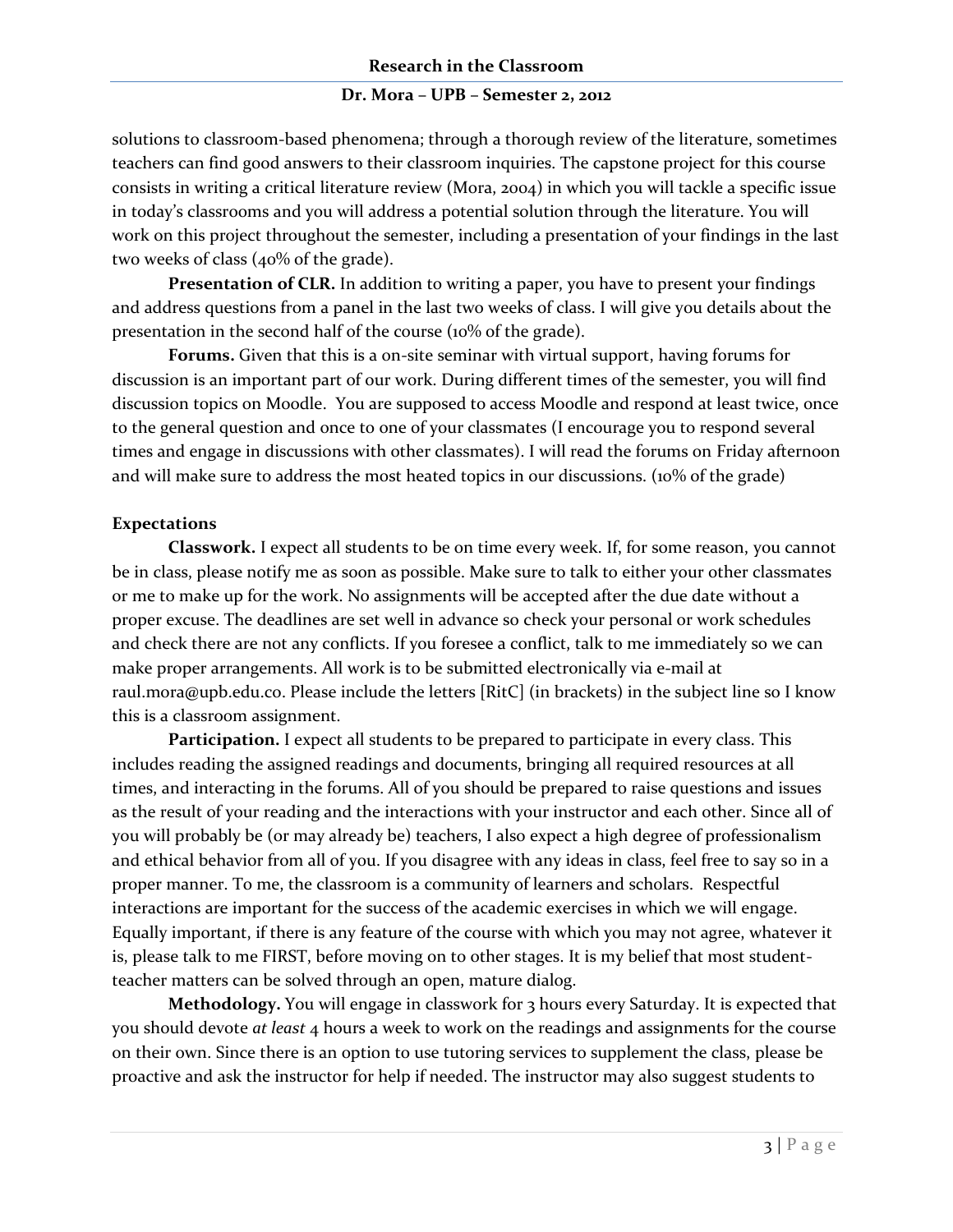seek tutoring or extra practice if necessary, but the notion that you must be responsible and proactive is fundamental for your success in this course.

**Ethical guidelines.** All assignments are to be original work. As a scholar, I abide by the highest standards of academic integrity, including strong stances against cheating and plagiarism. Guidelines against cheating and plagiarism in this course will follow any internal guidelines that UPB has set in place for academic integrity, as well as existing Colombian copyright legislation, such as Ley 23 de 1986, specifically Article 31 [\(http://www.cerlalc.org/documentos/colo23.htm\)](http://www.cerlalc.org/documentos/colo23.htm) and Ley 1032 de 2006 [\(http://www.unal.edu.co/dib/cip/pi\\_ley\\_1032\\_2006.html\)](http://www.unal.edu.co/dib/cip/pi_ley_1032_2006.html). Please make sure to get yourselves acquainted with these laws.

**Communication etiquette.** Learning how to communicate in writing is an important and necessary skill that all academics must develop in order to network effectively with other professionals. In many cases, a well-crafted e-mail is the difference between receiving a reply from faculty and researchers in other institutions and having your message deleted right away. Check the following websites with information about e-mail etiquette, and make sure to practice these rules in any and all class-related communications:

- <http://owl.english.purdue.edu/owl/resource/636/01/>
- <http://science.kennesaw.edu/~hmattord/email.htm>
- <http://www.101emailetiquettetips.com/>
- [http://office.microsoft.com/en-us/outlook-help/12-tips-for-better-e-mail-etiquette-](http://office.microsoft.com/en-us/outlook-help/12-tips-for-better-e-mail-etiquette-HA001205410.aspx)[HA001205410.aspx](http://office.microsoft.com/en-us/outlook-help/12-tips-for-better-e-mail-etiquette-HA001205410.aspx)
- <http://www.emailreplies.com/>

#### **Resources**

All classroom resources are available online on the Moodle site the instructor has set up for this course. I will send you the information to access Moodle as soon as the site is available. It is your responsibility to have all the resources for every week available for class use. In addition to online resources, you are supposed to have a notebook/journal with you at all times. We will do extensive note-taking during the course. For some assignments, showing evidence that you took notes as part of the preparation process will be a pre-requisite.

# **Technology**

If you have a laptop, you may bring it to class. I suggest you to download the resources to your hard drives before coming to the class, in case the WiFi is not working properly. If you cannot bring your own laptop, please make sure to print the resources if applicable (In that event, please remember the trees: print on both sides of the sheet, print two pages per side of the sheet, or use scrap paper). I kindly ask all of you to avoid using other online applications (e.g. Facebook, Twitter, e-mail, etc.) during class (if you were a teacher, would you like your students to be Tweeting while you are talking?). Finally, regarding the use of cell phones and smartphones, I have a **no-phoning**, **no-texting** policy in class (would you feel comfortable if you went to ask me a question and I did not listen to you because I am texting somebody?).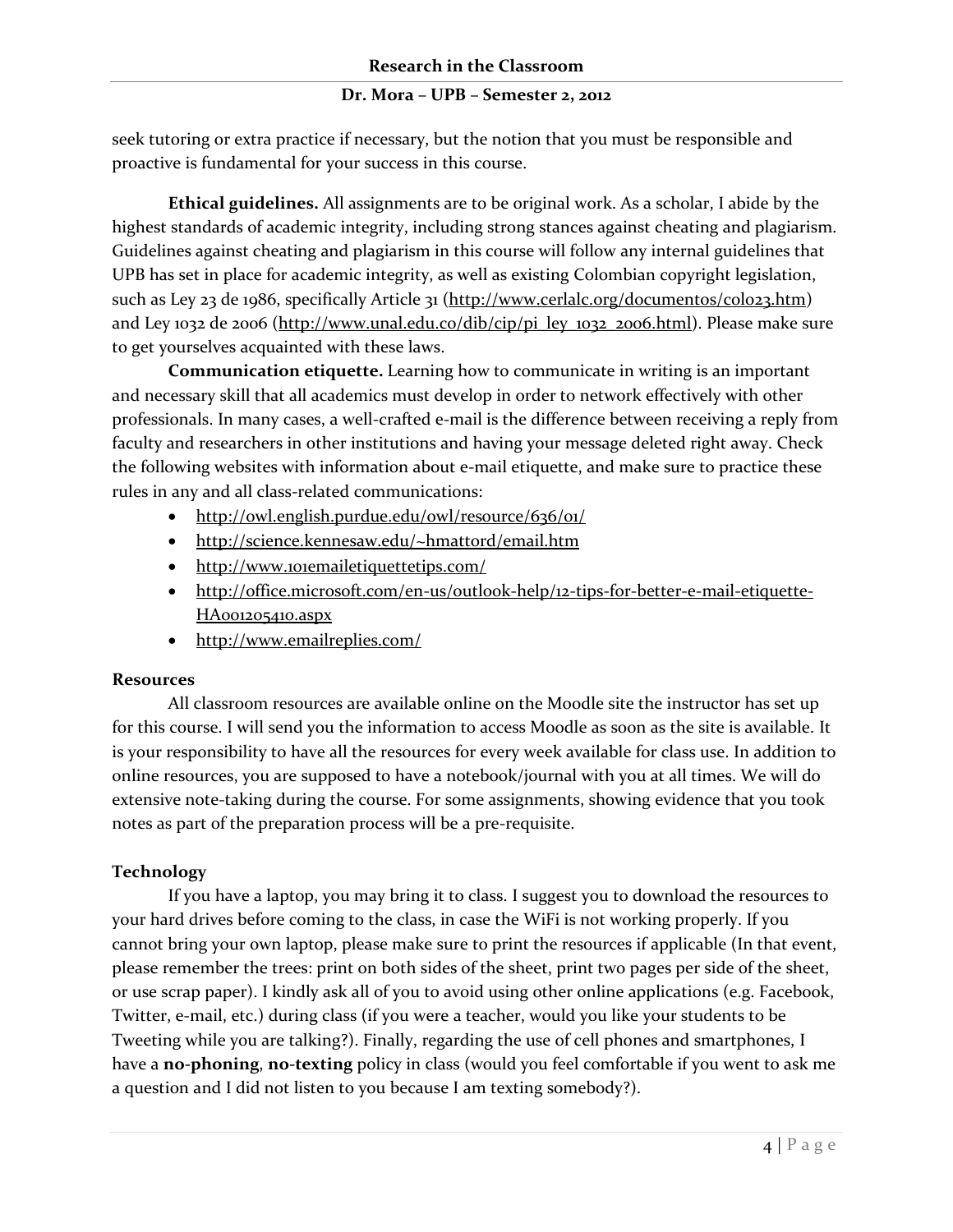#### **CLASS SCHEDULE**

| Week                                            | <b>Topics</b>                                           | Assigned Readings (all available on Moodle |  |  |
|-------------------------------------------------|---------------------------------------------------------|--------------------------------------------|--|--|
|                                                 |                                                         | site)                                      |  |  |
| <b>MODULE 1: INTRODUCTION TO RESEARCH</b>       |                                                         |                                            |  |  |
| 1                                               | Introduction to the course and the                      | Course Syllabus                            |  |  |
| July 7                                          | capstone project                                        | Richards (2003), pp. 2-12                  |  |  |
|                                                 | Introduction to research                                | Mora $(2004)$                              |  |  |
| $\mathbf{2}$                                    | What is research?                                       | Richards (2003), pp. 2-12                  |  |  |
| July 14                                         | What is classroom research?                             | Lankshear & Knobel (2004), Chapter 1       |  |  |
| $\overline{\mathbf{3}}$<br>July 21              | Qualitative or Quantitative, is that<br>the question?   | Yin, pp. 3-6                               |  |  |
|                                                 |                                                         | Stake (2010), p. 15-16                     |  |  |
|                                                 |                                                         | Hatch (2002), pp. 6-11 & 34-35             |  |  |
| MODULE 2: A SUMMARY OF RESEARCH APPROACHES      |                                                         |                                            |  |  |
| Follow-up readings for this module:             |                                                         |                                            |  |  |
|                                                 |                                                         | Richards (2003), pp. 12-28                 |  |  |
| Hatch (2002), pp. 20-34                         |                                                         |                                            |  |  |
| $\overline{4}$                                  | <b>Action Research</b>                                  | Burns $(2009)$                             |  |  |
| July 28                                         |                                                         |                                            |  |  |
| 5                                               | Case Study Research                                     | Hood (2009)                                |  |  |
| August 4                                        |                                                         |                                            |  |  |
| 6                                               | Narrative Inquiry                                       | Murray $(2009)$                            |  |  |
| August 11                                       |                                                         |                                            |  |  |
| MODULE 3: ELEMENTS OF A RESEARCH PROPOSAL       |                                                         |                                            |  |  |
| August 18                                       | Statement of the Problem,                               | Ely, et al. (1997), pp. 227-231            |  |  |
|                                                 | <b>Research Question</b>                                | Yin (2011), pp. 61-65                      |  |  |
|                                                 |                                                         |                                            |  |  |
| <b>ASSIGNMENT 1 (Statement of Research) DUE</b> |                                                         |                                            |  |  |
|                                                 | Conceptual Framework, Literature<br>Review, Methodology | Berg (2001), pp. 28-33                     |  |  |
| 8                                               |                                                         | Lodico, et al. (2010), pp. 160-168         |  |  |
| August 25                                       |                                                         | Randolph (2009)                            |  |  |
|                                                 |                                                         | Taylor & Procter (n.d.)                    |  |  |
|                                                 |                                                         | Yin (2011), pp. 93-96                      |  |  |
| 9                                               |                                                         |                                            |  |  |
| September                                       | Midterm Stop: Capstone Project Progress Check<br>1      |                                            |  |  |
|                                                 |                                                         |                                            |  |  |
| <b>MODULE 4: DATA COLLECTION AND ANALYSIS</b>   |                                                         |                                            |  |  |
| 10                                              | Doing field work I: Observations                        |                                            |  |  |
| September                                       | and interviews                                          | Lankshear & Knobel (2004), Chapter 9       |  |  |
| 8                                               |                                                         | Maykut & Morehouse (1994), Chapter 7       |  |  |
| 11                                              | Doing field work II: Collecting                         | Yin (2011), Chapter 7                      |  |  |
| September                                       | artifacts and archival files                            |                                            |  |  |
| 15                                              |                                                         |                                            |  |  |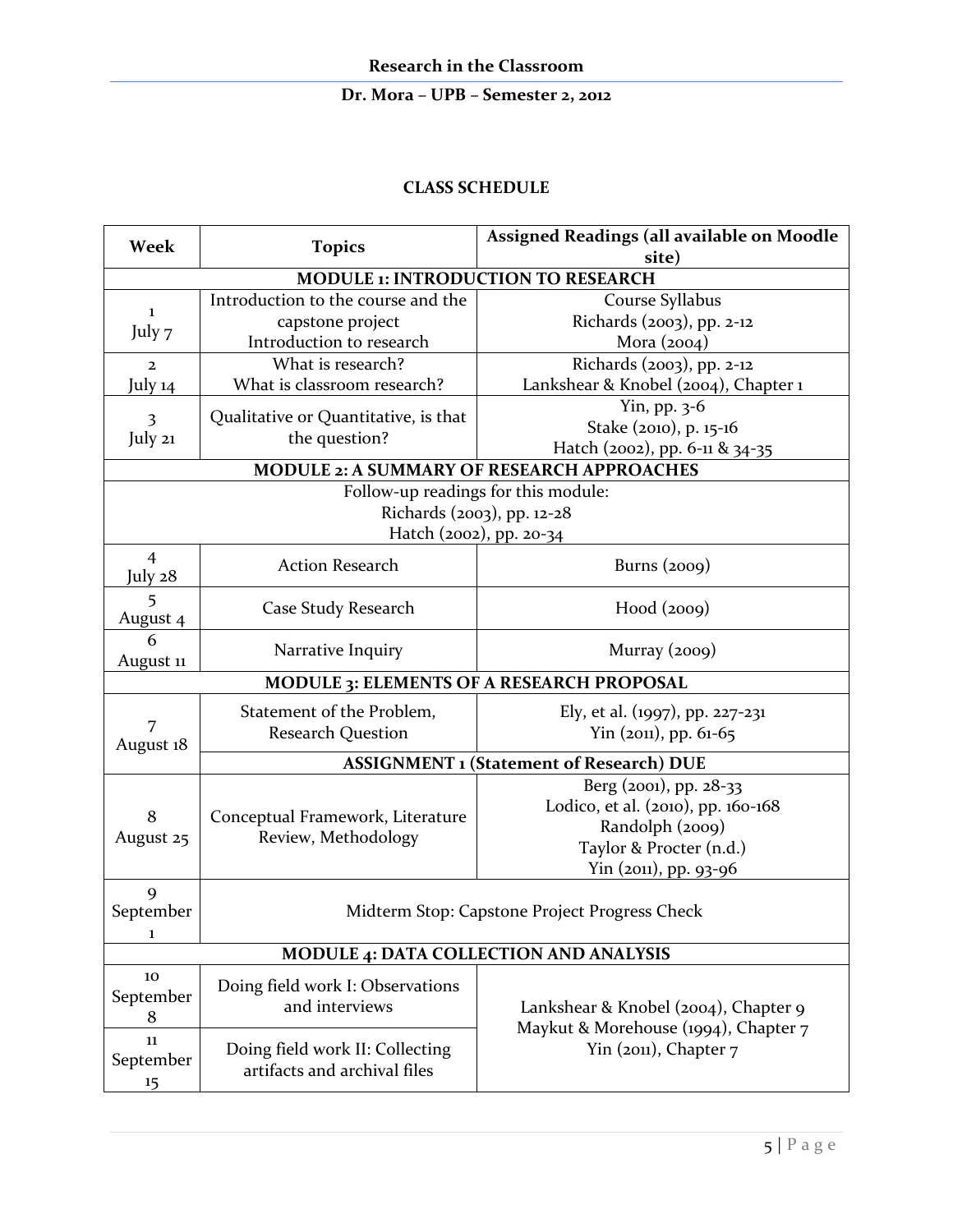| 12<br>September<br>22                          | Doing field work II:<br>Fieldwork Exercise at Museo de<br>Antioquia                                                                                                             |                                                                                        |  |  |
|------------------------------------------------|---------------------------------------------------------------------------------------------------------------------------------------------------------------------------------|----------------------------------------------------------------------------------------|--|--|
| 13<br>September<br>29                          | Data analysis I: Data organization<br>and reduction                                                                                                                             | Richards (2003), Chapter 6<br>Yin (2011), Chapter 8                                    |  |  |
|                                                | <b>ASSIGNMENT 2 (Data Collection Practicum) DUE</b>                                                                                                                             |                                                                                        |  |  |
| 14<br>October 6<br>$(3-5)$ pm)                 | Data analysis II: Categorizing,<br>coding and writing narratives                                                                                                                | Richards (2003), Chapter 6<br>Yin (2011), Chapter 8                                    |  |  |
| 15<br>October 13                               | Data analysis II: Triangulation,<br>Trustworthiness, Implications and<br><b>Future Research</b><br><b>Guest Professor:</b><br>Prof. Marcela Jaramillo, Head,<br>Language Center | Richards (2003), Chapter 6<br>Yin (2011), Chapter 8                                    |  |  |
| <b>MODULE 5: ISSUES AND TRENDS IN RESEARCH</b> |                                                                                                                                                                                 |                                                                                        |  |  |
| 16<br>October<br>20                            | Ethics in research                                                                                                                                                              | Ely, et al. (1997), pp. 369-376<br>Mills, et al, (2010), pp. 336-344.<br>Mora $(2012)$ |  |  |
| 17<br>October<br>27                            | Issues and Trends in our local ELT Community (Methodology TBD)                                                                                                                  |                                                                                        |  |  |
| 18<br>November<br>3                            | Getting your work published                                                                                                                                                     | Bell $(2005)$ , Chapter 13<br>Hatch (2002), pp. 238-244<br>Wineburg (2005)             |  |  |
| 19<br>November                                 | FINAL PRESENTATIONS PART I                                                                                                                                                      |                                                                                        |  |  |
| 10                                             | ALL PAPERS ARE DUE NOVEMBER 10                                                                                                                                                  |                                                                                        |  |  |
| 20<br>November<br>17                           | <b>FINAL PRESENTATIONS PART II</b>                                                                                                                                              |                                                                                        |  |  |

# **References (Note: In all book references, I used selected chapters)**

- Bell, J. (2005). *Doing your research project: A guide for first-time researchers in education, health and social science (4th Ed.).* New York, NY: McGraw-Hill.
- Berg, B. L. (2001). *Qualitative research methods for the social sciences (4th Ed.).* Boston, MA: Allyn and Bacon.
- Burns, A. (2009). Action research. In J. Heigham, & R. A. Croker (Eds.). *Qualitative research in applied linguistics: A practical introduction (pp. 112-134).* New York, NY: Palgrave Macmillan.